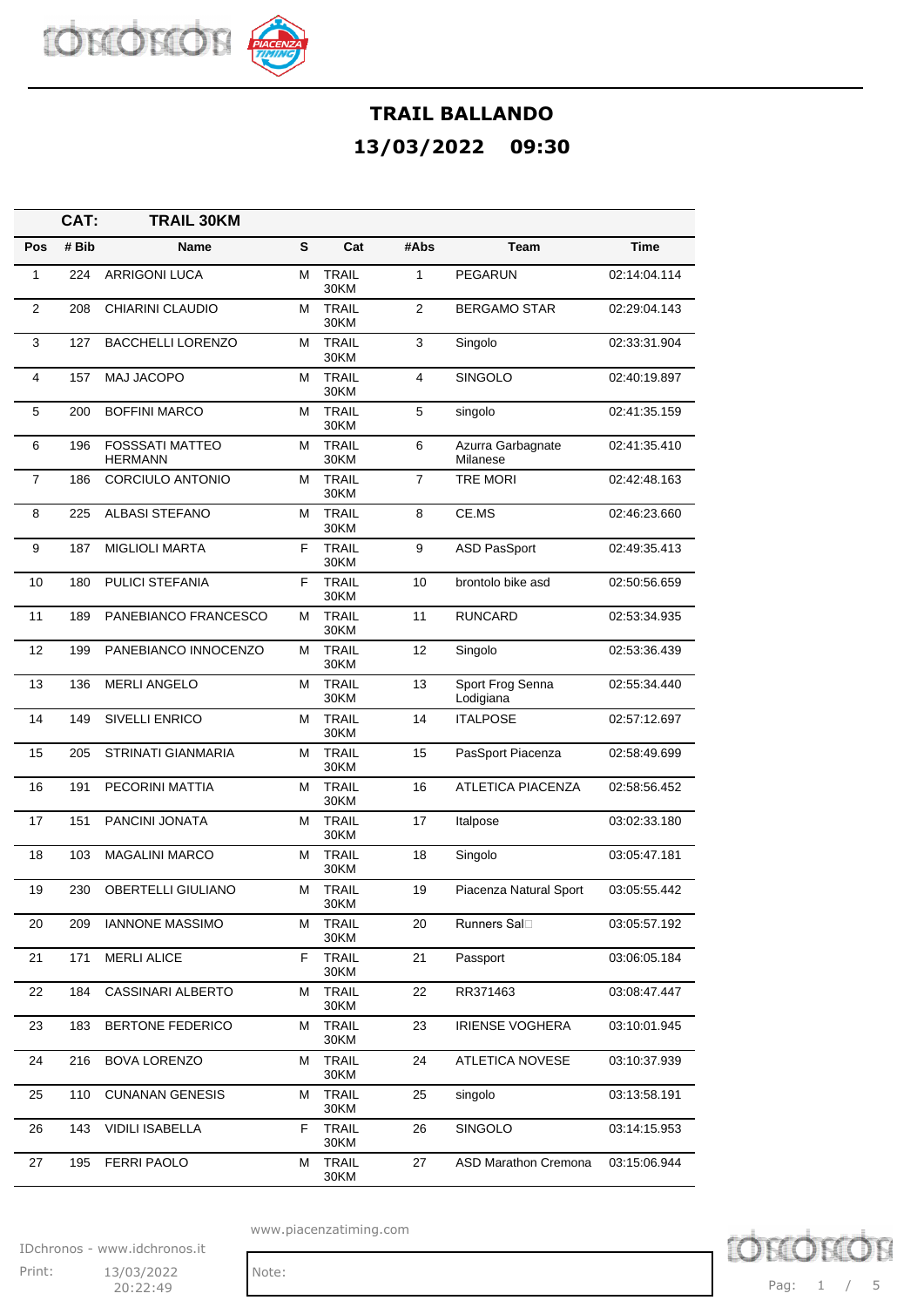

|     | CAT:  | <b>TRAIL 30KM</b>         |   |                      |      |                               |              |
|-----|-------|---------------------------|---|----------------------|------|-------------------------------|--------------|
| Pos | # Bib | Name                      | S | Cat                  | #Abs | Team                          | Time         |
| 28  | 204   | ERMANNI ALESSANDRO        | м | <b>TRAIL</b><br>30KM | 28   | Singolo                       | 03:15:26.439 |
| 29  | 176   | <b>FILIOS ELIA</b>        | м | <b>TRAIL</b><br>30KM | 29   | runcard                       | 03:17:35.693 |
| 30  | 150   | DE STEFANI DANIELE        | м | <b>TRAIL</b><br>30KM | 30   | <b>GP CASALESE</b>            | 03:18:54.949 |
| 31  | 192   | DALLACASAGRANDE<br>ANGELO | м | <b>TRAIL</b><br>30KM | 31   | <b>ASD Bipedi</b>             | 03:19:07.688 |
| 32  | 144   | PROMPICAI PAOLO           | м | <b>TRAIL</b><br>30KM | 32   | <b>SINGOLO</b>                | 03:19:34.695 |
| 33  | 137   | <b>VESPI DAVIDE</b>       | м | <b>TRAIL</b><br>30KM | 33   | Rosa running team             | 03:21:10.683 |
| 34  | 201   | <b>MAGNESA GIULIA</b>     | F | <b>TRAIL</b><br>30KM | 34   | ATL. CASONE<br><b>NOCETO</b>  | 03:21:34.687 |
| 35  | 193   | <b>STURLA PAOLO</b>       | м | <b>TRAIL</b><br>30KM | 35   | running oltrepo               | 03:22:02.432 |
| 36  | 203   | <b>SCOTTI SARA</b>        | F | <b>TRAIL</b><br>30KM | 36   | team gaaren<br>#BEaHERO       | 03:22:21.189 |
| 37  | 217   | SOPRANI ALBERTO           | м | TRAIL<br>30KM        | 37   | Italpose                      | 03:22:22.691 |
| 38  | 105   | <b>CAPITANI LORENZO</b>   | м | <b>TRAIL</b><br>30KM | 38   | Atletica Muggi□               | 03:23:01.938 |
| 39  | 167   | <b>GRILLO ANGELO</b>      | м | <b>TRAIL</b><br>30KM | 39   | singolo                       | 03:23:31.441 |
| 40  | 154   | <b>BALDINI PAOLO</b>      | м | <b>TRAIL</b><br>30KM | 40   | Piacenza natural sport<br>asd | 03:24:24.959 |
| 41  | 213   | <b>ZANELLI RENATO</b>     | м | <b>TRAIL</b><br>30KM | 41   | AZALAI A.S.D.                 | 03:25:18.443 |
| 42  | 222   | <b>BARANI MARCO</b>       | м | <b>TRAIL</b><br>30KM | 42   | Piacenza Natural Sport        | 03:25:18.949 |
| 43  | 152   | POZZALI PIERLUIGI         | м | <b>TRAIL</b><br>30KM | 43   | Quelli della via Baracca      | 03:26:54.955 |
| 44  | 164   | <b>GRANDI MAURO</b>       | м | <b>TRAIL</b><br>30KM | 44   | Infinity Cicling ASD          | 03:26:59.955 |
| 45  | 115   | CARROCCIO FRANCO          | м | <b>TRAIL</b><br>30KM | 45   | Singolo                       | 03:27:58.217 |
| 46  | 156   | <b>MISTRALI MATTEO</b>    | м | <b>TRAIL</b><br>30KM | 46   | Kinomana                      | 03:28:38.213 |
| 47  | 194   | <b>GHEDUZZI ROBERTO</b>   | м | <b>TRAIL</b><br>30KM | 47   | Passo Capponi Asd             | 03:28:55.706 |
| 48  | 169   | <b>TEACA GRIGORE</b>      | М | <b>TRAIL</b><br>30KM | 48   | Atletica Viadana              | 03:29:09.716 |
| 49  | 112   | SOTTILI CLAUDIA           | F | <b>TRAIL</b><br>30KM | 49   | SINGOLO - RUNCARD             | 03:29:18.958 |
| 50  | 178   | <b>GARAVAGLIA SARA</b>    | F | <b>TRAIL</b><br>30KM | 50   | quelli della via baracca      | 03:30:01.107 |
| 51  | 135   | <b>GRANDI RICCARDO</b>    | М | <b>TRAIL</b><br>30KM | 51   | <b>Runcard 128336</b>         | 03:30:03.464 |
| 52  | 147   | <b>TEMPORALI OMAR</b>     | М | <b>TRAIL</b><br>30KM | 52   | singolo                       | 03:31:13.710 |
| 53  | 161   | <b>GUERRIERI FLAVIO</b>   | М | <b>TRAIL</b><br>30KM | 53   | GPCODOGNO 82                  | 03:33:51.959 |
| 54  | 160   | <b>BRUSCHINI FRANCO</b>   | М | <b>TRAIL</b><br>30KM | 54   | GPCODOGNO 82                  | 03:33:52.714 |

www.piacenzatiming.com

IDchronos - www.idchronos.it Print: 13/03/2022 Note:

20:22:49

**D** chron Pag: 2 / 5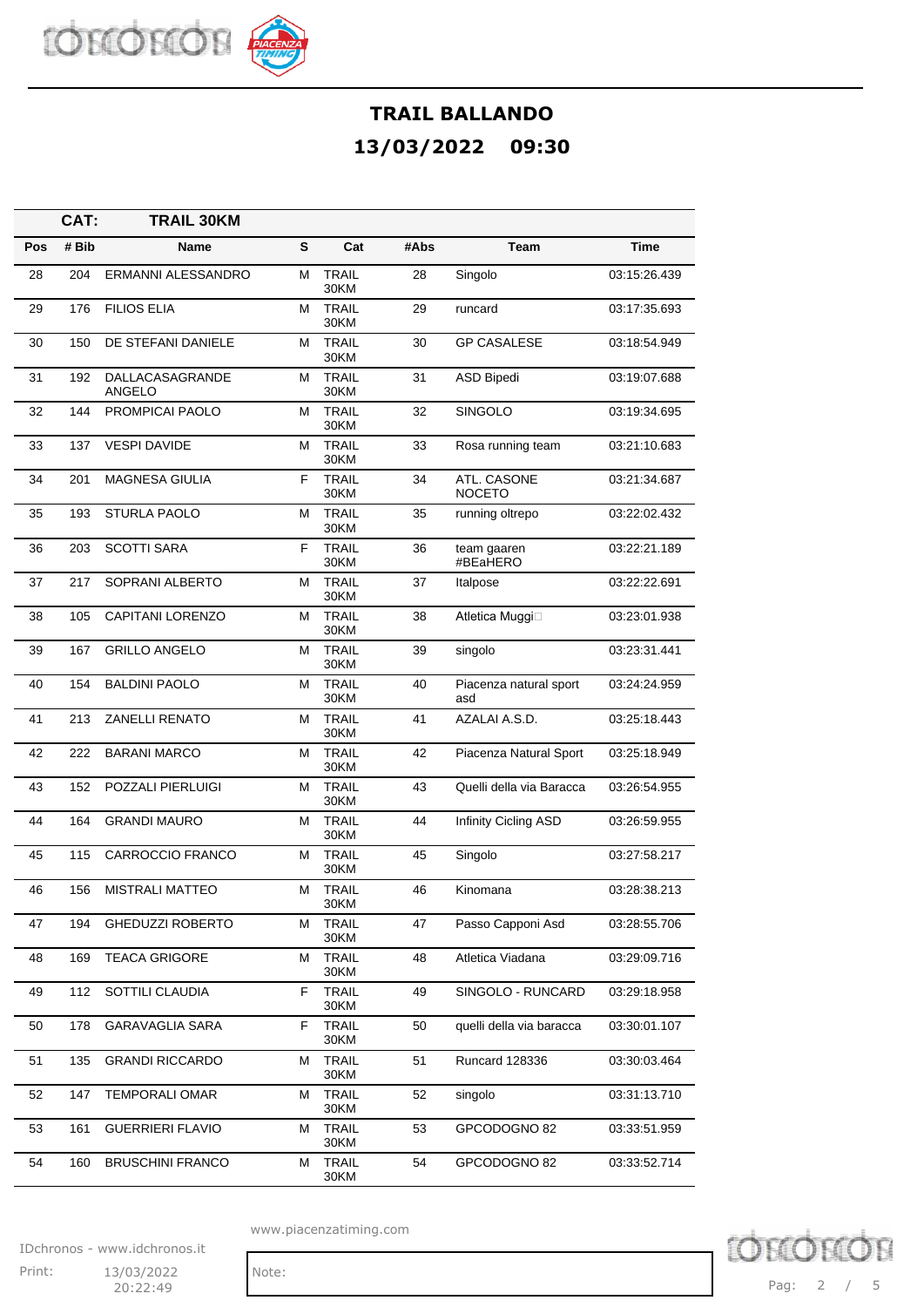

|     | CAT:  | <b>TRAIL 30KM</b>         |   |                      |      |                                       |              |
|-----|-------|---------------------------|---|----------------------|------|---------------------------------------|--------------|
| Pos | # Bib | Name                      | S | Cat                  | #Abs | Team                                  | Time         |
| 55  | 162   | PESATORI MARCO            | м | <b>TRAIL</b><br>30KM | 55   | <b>GINNIC CLUB</b><br><b>PIACENZA</b> | 03:33:52.718 |
| 56  | 175   | <b>WEIJTS JORIS</b>       | М | <b>TRAIL</b><br>30KM | 56   | singolo                               | 03:35:10.966 |
| 57  | 121   | SALETTI IVANO             | м | <b>TRAIL</b><br>30KM | 57   | S.S. LAZIO Atletica<br>Leggera        | 03:36:55.977 |
| 58  | 210   | MICHELOTTI SANDRO         | м | <b>TRAIL</b><br>30KM | 58   | atletica5cerchi                       | 03:36:58.976 |
| 59  | 185   | <b>MARIANI ALBERTO</b>    | м | <b>TRAIL</b><br>30KM | 59   | Singolo                               | 03:38:08.978 |
| 60  | 207   | <b>SCAPPINI STEFANO</b>   | М | <b>TRAIL</b><br>30KM | 60   | <b>GARLASCHESE</b>                    | 03:38:08.980 |
| 61  | 129   | <b>GRAZIOLI MATTEO</b>    | м | <b>TRAIL</b><br>30KM | 61   | G.p.codogno 82                        | 03:38:10.115 |
| 62  | 128   | STROPPA MARCO             | м | <b>TRAIL</b><br>30KM | 62   | G.p.corno Giovine                     | 03:38:10.218 |
| 63  | 206   | <b>BORONI LUCA</b>        | м | <b>TRAIL</b><br>30KM | 63   | ATLETICA MARATHON<br>ALMENNO S.S.     | 03:38:11.258 |
| 64  | 174   | ASSOLINI GIOVANNI         | м | <b>TRAIL</b><br>30KM | 64   | <b>SINGOLO</b>                        | 03:38:22.464 |
| 65  | 221   | <b>BERSANI GIANNI</b>     | м | <b>TRAIL</b><br>30KM | 65   | <b>LIBERO</b>                         | 03:39:00.961 |
| 66  | 138   | <b>MONTANARI VALERIA</b>  | F | <b>TRAIL</b><br>30KM | 66   | 9,92running a. s. d.                  | 03:39:37.958 |
| 67  | 140   | <b>MELOTTI ALESSIO</b>    | м | <b>TRAIL</b><br>30KM | 67   | Circolo ricreativo<br>Cittanova       | 03:39:47.202 |
| 68  | 166   | <b>KUCI BEKIM</b>         | м | <b>TRAIL</b><br>30KM | 68   | <b>G.P. CASALESE ASD</b>              | 03:39:51.205 |
| 69  | 165   | PEVIANI PAOLA             | F | <b>TRAIL</b><br>30KM | 69   | G.P. CASALESE ASD                     | 03:40:30.970 |
| 70  | 170   | <b>BRAMINI DARIO</b>      | М | <b>TRAIL</b><br>30KM | 70   | <b>GP CASALESE</b><br>CF023344        | 03:40:50.973 |
| 71  | 108   | <b>MARCHI MARTINO</b>     | м | <b>TRAIL</b><br>30KM | 71   | Runcard                               | 03:41:10.970 |
| 72  | 139   | <b>ROVATTI DANIELE</b>    | М | <b>TRAIL</b><br>30KM | 72   | Madonnina Trail Team                  | 03:41:13.469 |
| 73  | 172   | RIGOLLI ARMANDO           | м | <b>TRAIL</b><br>30KM | 73   | LUPI D'APPENNINO                      | 03:42:31.477 |
| 74  | 190   | <b>CURIONI EMILIO</b>     | м | <b>TRAIL</b><br>30KM | 74   | G.P. Casalese                         | 03:43:05.980 |
| 75  | 177   | <b>CASTELLANI LUIGI</b>   | м | <b>TRAIL</b><br>30KM | 75   | <b>ASD LUPI</b><br>D'APPENNINO        | 03:43:26.734 |
| 76  | 158   | <b>BARBIERI GIUSEPPE</b>  | М | <b>TRAIL</b><br>30KM | 76   | G.S.D. ITALPOSE                       | 03:43:27.992 |
| 77  | 159   | <b>VALENTINI GIANLUCA</b> | м | <b>TRAIL</b><br>30KM | 77   | Madonnina Podismo<br>G.S.ASD          | 03:48:23.465 |
| 78  | 134   | <b>MUTTI GIOVANNI</b>     | м | <b>TRAIL</b><br>30KM | 78   | <b>SINGOLO</b>                        | 03:50:24.479 |
| 79  | 133   | MORUZZI FABRIZIO          | м | <b>TRAIL</b><br>30KM | 79   | Runcard Standard n□<br>RR380235       | 03:52:36.723 |
| 80  | 202   | DUO' WALTER               | м | TRAIL<br>30KM        | 80   | ATL. CASONE<br><b>NOCETO</b>          | 03:53:15.219 |
| 81  | 198   | <b>CRIVELLI FABIO</b>     | М | <b>TRAIL</b><br>30KM | 81   | SPORT FROG SENNA                      | 03:54:14.216 |

www.piacenzatiming.com

IDchronos - www.idchronos.it Print: 13/03/2022 Note:

20:22:49



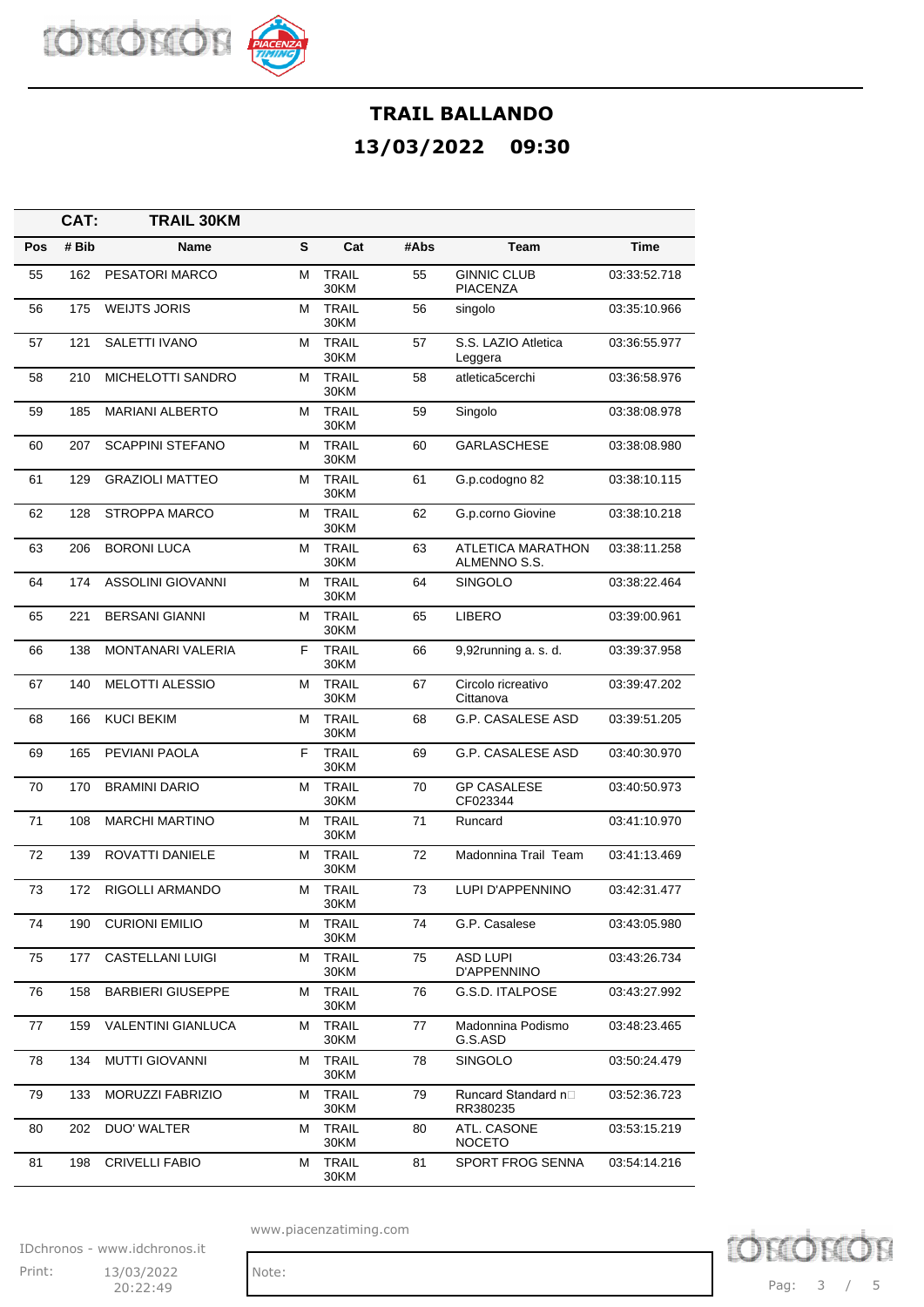

|     | CAT:  | <b>TRAIL 30KM</b>         |   |                      |      |                                       |              |
|-----|-------|---------------------------|---|----------------------|------|---------------------------------------|--------------|
| Pos | # Bib | Name                      | S | Cat                  | #Abs | Team                                  | <b>Time</b>  |
| 82  | 102   | <b>CAVANINI MAURO</b>     | М | <b>TRAIL</b><br>30KM | 82   | Rundcard                              | 03:54:14.966 |
| 83  | 188   | CACACE BRUNO ROBERTO      | м | <b>TRAIL</b><br>30KM | 83   | R <sub>4</sub> p                      | 03:55:08.235 |
| 84  | 173   | <b>VILARDO ALFIA</b>      | F | <b>TRAIL</b><br>30KM | 84   | LUPI D'APPENNINO                      | 03:55:27.472 |
| 85  | 155   | <b>FUMI ALBERTO</b>       | м | <b>TRAIL</b><br>30KM | 85   | asd PasSport                          | 03:57:17.963 |
| 86  | 116   | <b>SARTORI PIERLUIGI</b>  | м | <b>TRAIL</b><br>30KM | 86   | SINGOLO                               | 03:57:18.466 |
| 87  | 220   | <b>CRAVEDI KARIM</b>      | М | <b>TRAIL</b><br>30KM | 87   | <b>LIBERO</b>                         | 03:57:54.723 |
| 88  | 218   | <b>SCARICA ALBERTO</b>    | м | <b>TRAIL</b><br>30KM | 88   | LIBERO                                | 04:00:37.478 |
| 89  | 163   | <b>GUIDI GIANENRICO</b>   | м | <b>TRAIL</b><br>30KM | 89   | maratoneti genovesi                   | 04:01:03.976 |
| 90  | 126   | <b>ASTORGA FERNANDO</b>   | м | <b>TRAIL</b><br>30KM | 90   | Singolo                               | 04:01:04.981 |
| 91  | 214   | <b>FANZINI MATTEO</b>     | м | <b>TRAIL</b><br>30KM | 91   | I LUPI DI APPENNINO<br>ASD            | 04:01:26.723 |
| 92  | 153   | <b>GABOARDI ANDREA</b>    | м | <b>TRAIL</b><br>30KM | 92   | asd passport                          | 04:02:32.227 |
| 93  | 182   | <b>SIRAGUSA ATTILIO</b>   | м | <b>TRAIL</b><br>30KM | 93   | <b>GP CORNOGIOVINE</b>                | 04:04:03.213 |
| 94  | 148   | <b>MARI LAILA</b>         | F | <b>TRAIL</b><br>30KM | 94   | I FADANA' ASD                         | 04:04:03.463 |
| 95  | 146   | <b>MORO EMILIO</b>        | м | <b>TRAIL</b><br>30KM | 95   | <b>Running Team Motta</b><br>Visconti | 04:04:09.978 |
| 96  | 145   | <b>MASTO ANTONIO</b>      | м | <b>TRAIL</b><br>30KM | 96   | <b>Running Team Motta</b><br>Visconti | 04:04:10.722 |
| 97  | 227   | <b>ARMANI SILVIA</b>      | F | <b>TRAIL</b><br>30KM | 97   | <b>ASD PasSport</b>                   | 04:06:43.901 |
| 98  | 141   | <b>BERTANI FRANCESCO</b>  | м | <b>TRAIL</b><br>30KM | 98   | CARVICO<br><b>SKYRUNNING</b>          | 04:07:16.222 |
| 99  | 228   | <b>GRANELLI FRANCESCA</b> | F | <b>TRAIL</b><br>30KM | 99   | <b>ATLETICA CASONE</b>                | 04:07:24.909 |
| 100 | 226   | <b>CRUDO GIUSEPPE</b>     | м | <b>TRAIL</b><br>30KM | 100  | <b>ATLETICA VCA</b>                   | 04:10:56.974 |
| 101 | 179   | <b>FUSAGLIA LUCA</b>      | м | <b>TRAIL</b><br>30KM | 101  | g.p. casalese                         | 04:13:01.956 |
| 102 | 219   | GARAVAGLIA CLAUDIO        | М | <b>TRAIL</b><br>30KM | 102  | <b>LIBERO</b>                         | 04:17:30.719 |
| 103 | 131   | <b>MARANI LUIGI</b>       | М | <b>TRAIL</b><br>30KM | 103  | LUPI D                                | 04:18:59.463 |
| 104 | 130   | <b>MARINA CRISTINA</b>    | F | <b>TRAIL</b><br>30KM | 104  | A.s.d. Lupi d'Appennino               | 04:18:59.965 |
| 105 | 197   | POGGI NICOLETTA           | F | <b>TRAIL</b><br>30KM | 105  | Passo Capponi Asd                     | 04:25:33.735 |
| 106 | 181   | <b>BELLONI PIETRO</b>     | М | TRAIL<br>30KM        | 106  | <b>GP CORNO GIOVINE</b>               | 04:34:40.754 |
| 107 | 211   | CARUGATI ENZO             | м | <b>TRAIL</b><br>30KM | 107  | <b>GP CORNO GIOVINE</b>               | 04:34:43.254 |
| 108 | 212   | <b>TOLONI LORIS</b>       | М | <b>TRAIL</b><br>30KM | 108  | Piacenza Natural Sport                | 04:52:08.973 |

www.piacenzatiming.com

IDchronos - www.idchronos.it Print: 13/03/2022 Note:



D chror Pag: 4 / 5